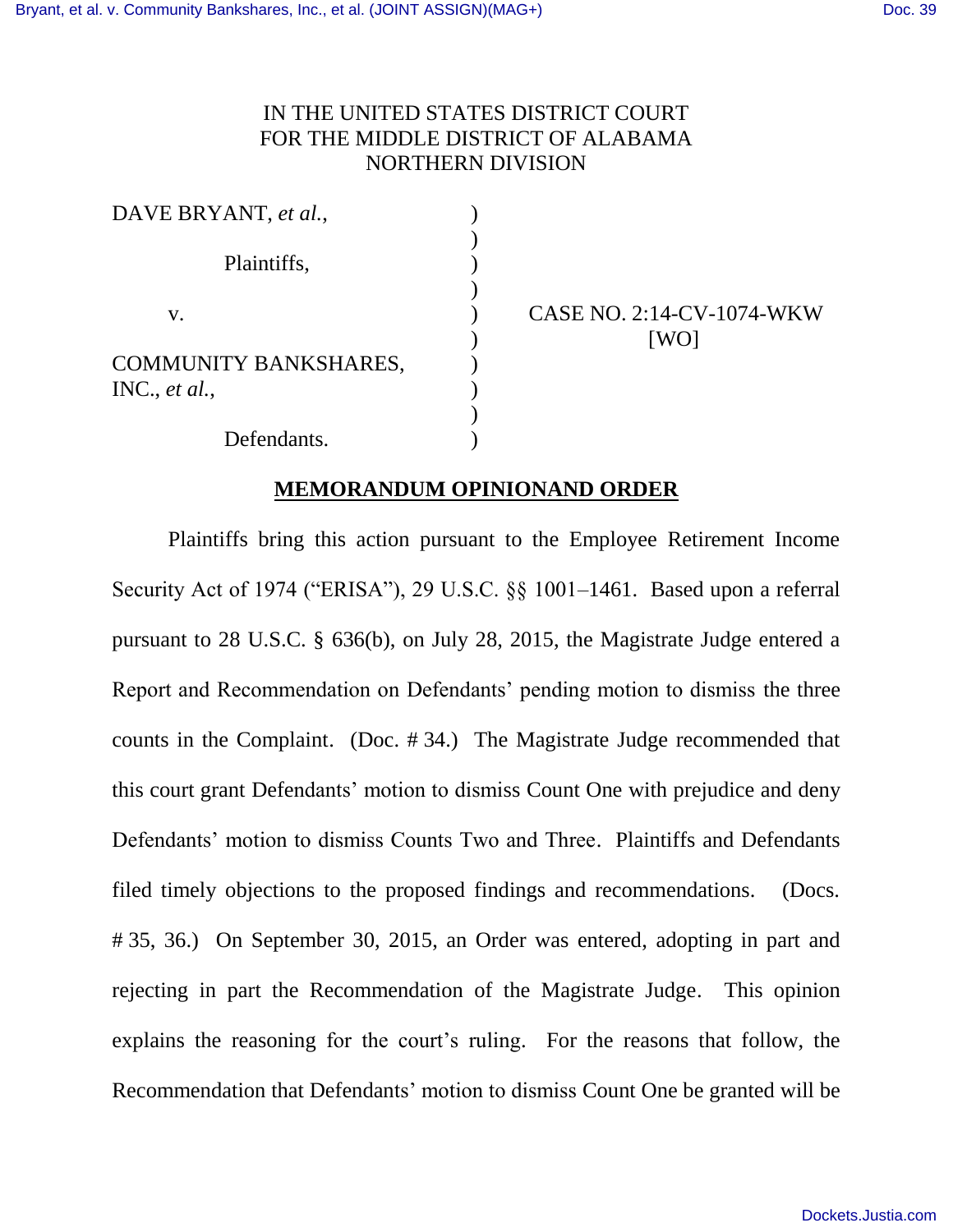rejected, the Recommendation that Defendants' motion to dismiss Counts Two and Three be denied will be adopted, and Defendants' motion to dismiss will be denied.

#### **I. JURISDICTION AND VENUE**

The court exercises subject-matter jurisdiction over this ERISA action pursuant to 28 U.S.C. § 1331 and 29 U.S.C. § 1132(e). The parties do not contest personal jurisdiction or venue.

#### **II. STANDARD OF REVIEW**

A party's timely written objections to a magistrate judge's report and recommendation require this court's *de novo* review of those portions of the report to which the party objects. *See* 28 U.S.C. § 636(b). After completing its review, the court may accept, reject, or modify the report, in whole or in part. *See id.*

The court reviews the Report and Recommendation *de novo*, applying the same standard as the magistrate judge applied. When evaluating a motion to dismiss pursuant to Federal Rule of Civil Procedure 12(b)(6), the court must take the facts alleged in the complaint as true and construe them in the light most favorable to the plaintiff. *Resnick v. AvMed, Inc.*, 693 F.3d 1317, 1321–22 (11th Cir. 2012). Rule 12(b)(6) review also includes consideration of any exhibits attached to the complaint. *Thaeter v. Palm Beach Cnty. Sheriff's Office*, 449 F.3d 1342, 1352 (11th Cir. 2006). To survive Rule 12(b)(6) scrutiny, "a complaint must contain sufficient factual matter, accepted as true, to 'state a claim to relief that is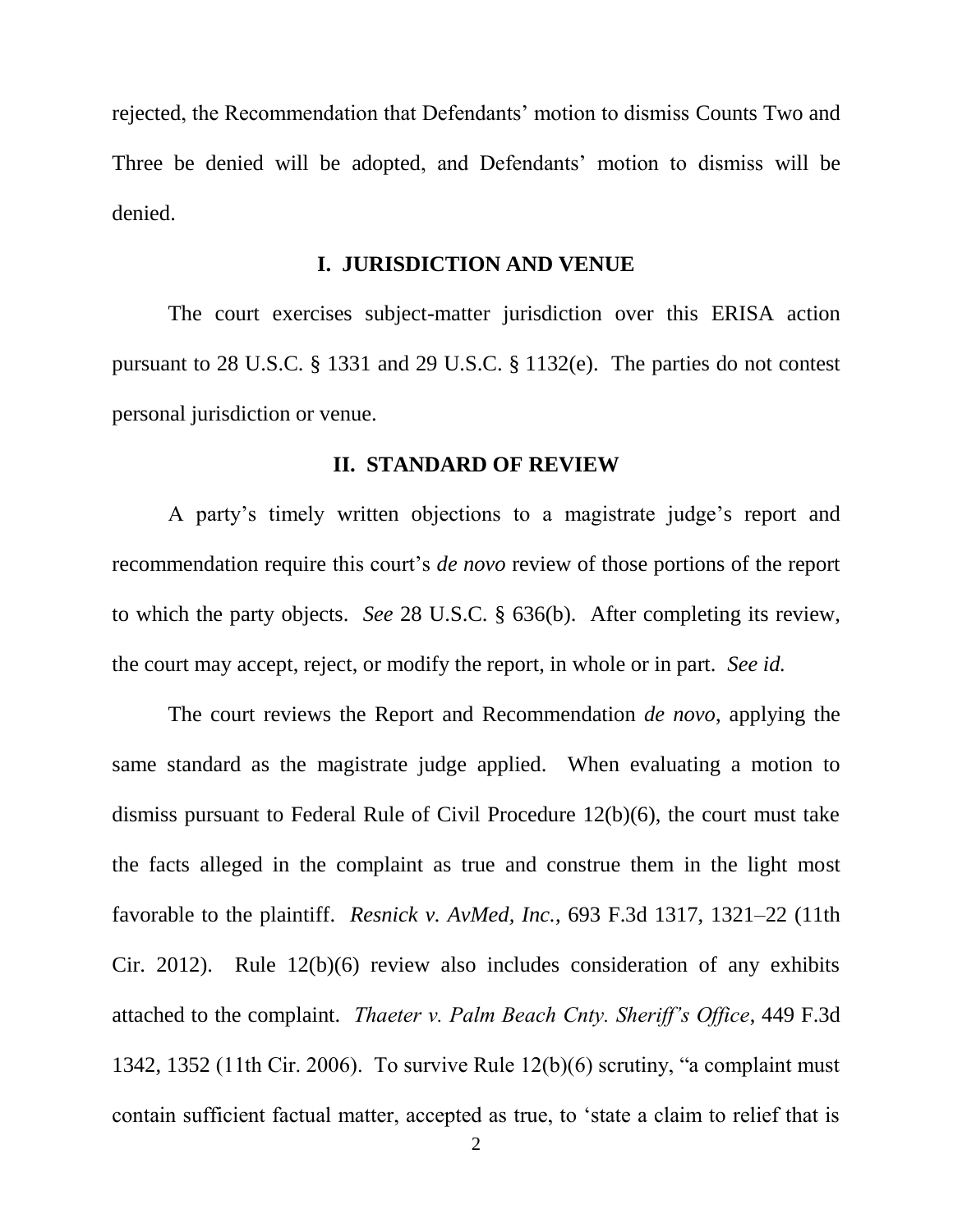plausible on its face.'" *Ashcroft v. Iqbal*, 556 U.S. 662, 678 (2009) (quoting *Bell Atl. Corp. v. Twombly*, 550 U.S. 544, 570 (2007)). "[F]acial plausibility" exists "when the plaintiff pleads factual content that allows the court to draw the reasonable inference that the defendant is liable for the misconduct alleged." *Id.* (citing *Twombly*, 550 U.S. at 556).

# **III. BACKGROUND<sup>1</sup>**

Plaintiffs Dave Bryant and Vicki Bryant are long-time employees of Defendant Community Bankshares, Inc. ("Bankshares"). They thought that their investment in their employer's Employee Stock Option Plan (the "ESOP" or "Plan") would pay off during their retirement, but in January 2010, Bankshares's primary asset – Community Bank & Trust – collapsed.<sup>2</sup> Because the Plan was invested primarily in Bankshares's stock, it was rendered worthless, and Plaintiffs received little more than pennies on the dollar. In this lawsuit against Bankshares and its fiduciaries, Plaintiffs contend that those pennies could have been worth dimes, or maybe more, had the Plan diversified their investments as they had requested.

 $\overline{\phantom{a}}$ 

<sup>&</sup>lt;sup>1</sup> The facts, which are set out in more detail in the Report and Recommendation, are briefly summarized here.

 $2$  An ESOP is "a type of pension plan intended to encourage employers to make their employees stockholders." *Steinman v. Hicks*, 352 F.3d 1101, 1102 (7th Cir. 2003).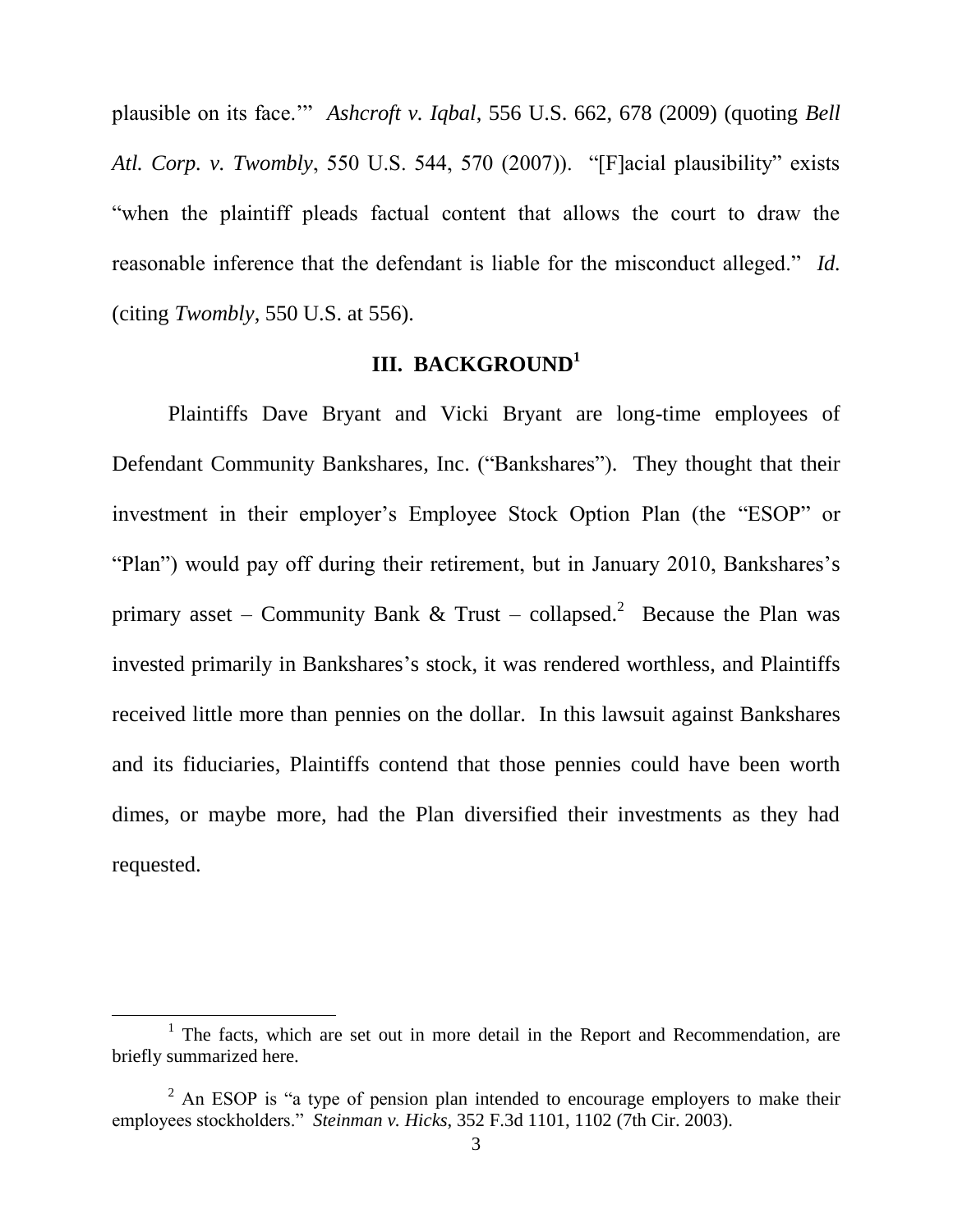Plaintiffs bring claims for violations of ERISA, which undisputedly governs the Plan.<sup>3</sup> In their first cause of action, Plaintiffs allege that they properly invoked an unqualified right under the terms of the Plan to redirect a percentage of their Plan holdings in Bankshares's stock to their individual retirement accounts, but that the Plan administrator failed to follow their investment instructions. The Complaint invokes 29 U.S.C. § 1132(a)(1)(B)'s provision permitting plan participants "to enforce [their] rights under the terms of the plan."<sup>4</sup> § 1132(a)(1)(B). Plaintiffs bring a second claim alleging a breach of a duty of care pursuant to 29 U.S.C. §§ 1109, 1132(a)(2), and 1132(a)(3). The gist of this second claim is that the Plan imposed upon its fiduciaries an obligation to diversify Plaintiffs' investments upon their request and that the fiduciaries failed to administer the Plan in accordance with its mandatory provisions. Finally, Plaintiffs designate their request for attorney's fees and costs pursuant to 29 U.S.C.

 $\overline{\phantom{a}}$ 

<sup>&</sup>lt;sup>3</sup> Plaintiffs allege that the Plan qualifies as an "employee pension benefit plan" that is controlled by ERISA. (Compl. ¶ 14.) This allegation is uncontested.

<sup>&</sup>lt;sup>4</sup> Most  $\frac{132(a)(1)(B)}{B}$  actions involve claims to "recover benefits due to [a participant] under the terms of his plan," but the Complaint frames the claim singularly as one to "enforce [Plaintiffs'] rights under the terms of the plan."  $\frac{132(a)(1)(B)}{B}$ . Both types of claims are enumerated in § 1132(a)(1)(B). *See* § 1132(a)(1)(B) (providing that a plan's participant may bring a civil action "to recover benefits due to him under the terms of his plan, to enforce his rights under the terms of the plan, or to clarify his rights to future benefits under the terms of the plan"). The Seventh Circuit has analyzed a claim of a similar nature as Plaintiffs' as a claim under § 1132(a)(1)(B) to enforce rights under the terms of a plan. *See Hess v. Reg-Ellen Mach. Tool Corp.*, 423 F.3d 653, 657 (7th Cir. 2005) (characterizing the plaintiffs' claim that the "plan administrator had wrongfully denied their requests to move their retirements funds from [employer] stock into diversified investments" as a  $\S$  1132(a)(1)(B) claim to enforce rights under the plan). There is, thus, authority, case law and statutory law, to support Plaintiffs' contention that it is entitled to enforce the right they seek under  $\S$  1132(a)(1)(B). Absent any contrary argument, the court makes the same assumption for purposes of resolving the motion to dismiss.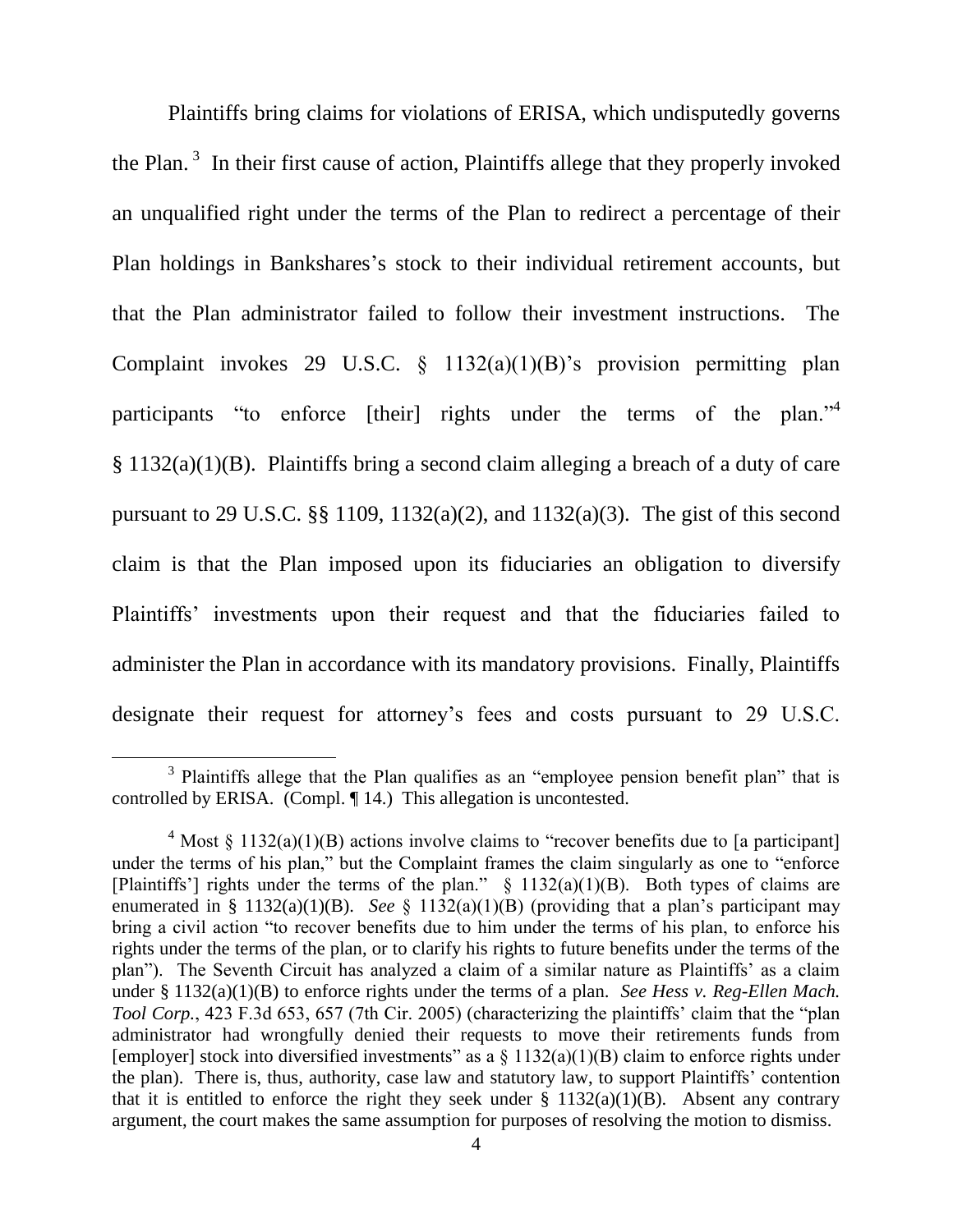§ 1132(g)(1) as a third cause of action. (*See* Compl. ¶¶ 26–32.) Consistent with the Report and Recommendation's labeling, these claims will be referred as to Count One, Count Two, and Count Three.

Defendants moved to dismiss the Complaint under Rule 12(b)(6). Pursuant to a referral under § 636, the Magistrate Judge entered a Report and Recommendation on the motion to dismiss, recommending that Defendants' motion to dismiss be granted with prejudice as to Count One, but that the motion otherwise be denied. Neither party obtained full satisfaction from the Report and Recommendation; therefore, both Plaintiffs and Defendants have filed objections to the Recommendation.

### **IV. DISCUSSION**

### **A. Count One: § 1132(a)(1)(B)**

 $\overline{\phantom{a}}$ 

The Recommendation evaluated Plaintiffs'  $\S$  1132(a)(1)(B) claim under the Eleventh Circuit's six-step standard governing judicial review of a plan administrator's benefits decision.<sup>5</sup> (Doc. #34, at 12–13.) Here is that standard:

(1) [a]pply the *de novo* standard to determine whether the claim administrator's benefits-denial decision is "wrong" (i.e., the court disagrees with the administrator's decision); if it is not, then end the inquiry and affirm the decision.

(2) If the administrator's decision in fact is "*de novo* wrong," then determine whether he was vested with discretion in reviewing claims; if not, end judicial inquiry and reverse the decision.

<sup>&</sup>lt;sup>5</sup> Both parties also apply the six-step standard to Plaintiffs' claim seeking to enforce alleged rights under their Plan.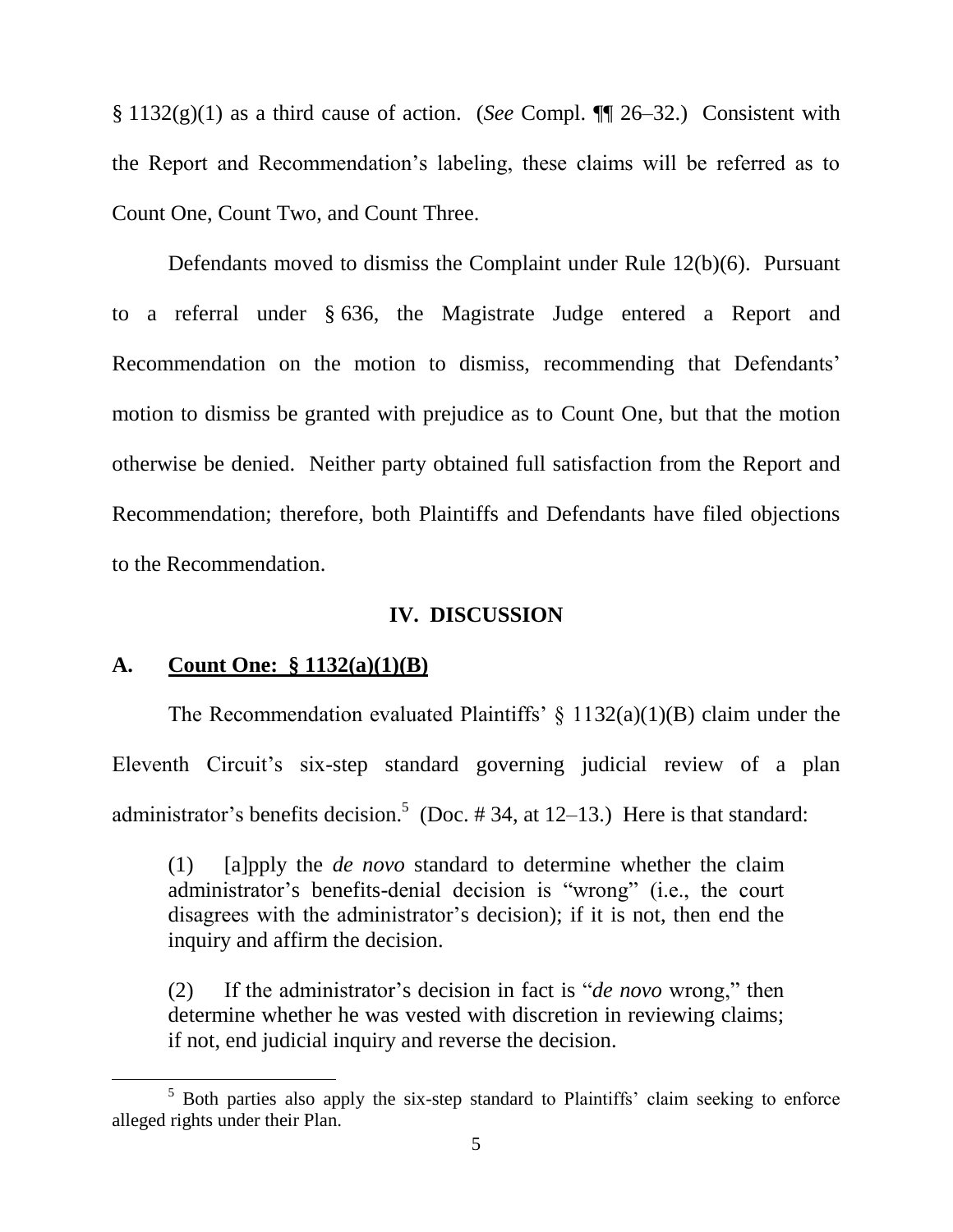(3) If the administrator's decision is "*de novo* wrong" and he was vested with discretion in reviewing claims, then determine whether "reasonable" grounds supported it (hence, review his decision under the more deferential arbitrary and capricious standard).

(4) If no reasonable grounds exist, then end the inquiry and reverse the administrator's decision; if reasonable grounds do exist, then determine if he operated under a conflict of interest.

(5) If there is no conflict, then end the inquiry and affirm the decision.

(6) If there is a conflict, the conflict should merely be a factor for the court to take into account when determining whether an administrator's decision was arbitrary and capricious.

*Blankenship v. Metro. Life Ins. Co.*, 644 F.3d 1350, 1355 (11th Cir. 2011). The

first four steps of the standard resolve the motion to dismiss. Because the Plan documents and the Plan administrator's decisions are attached to the Complaint, there is a sufficient record to apply the six-step standard on Rule 12(b)(6) review.

## *1. Step One*

At step one, the court considers whether the Plan administrator's interpretation of the Plan was "wrong." "[W]rong" is "the conclusion a court reaches when, after reviewing the plan documents and disputed terms *de novo*, the court disagrees with the claims administrator's plan interpretation." *HCA Health Servs. of Ga., Inc.*, 240 F.3d 982, 994 n.23 (11th Cir. 2001), *overruled on other grounds by Doyle v. Liberty Life Assur. Co. of Boston*, 542 F.3d 1352 (11th Cir. 2008). This review should be "based on the record before the administrator at the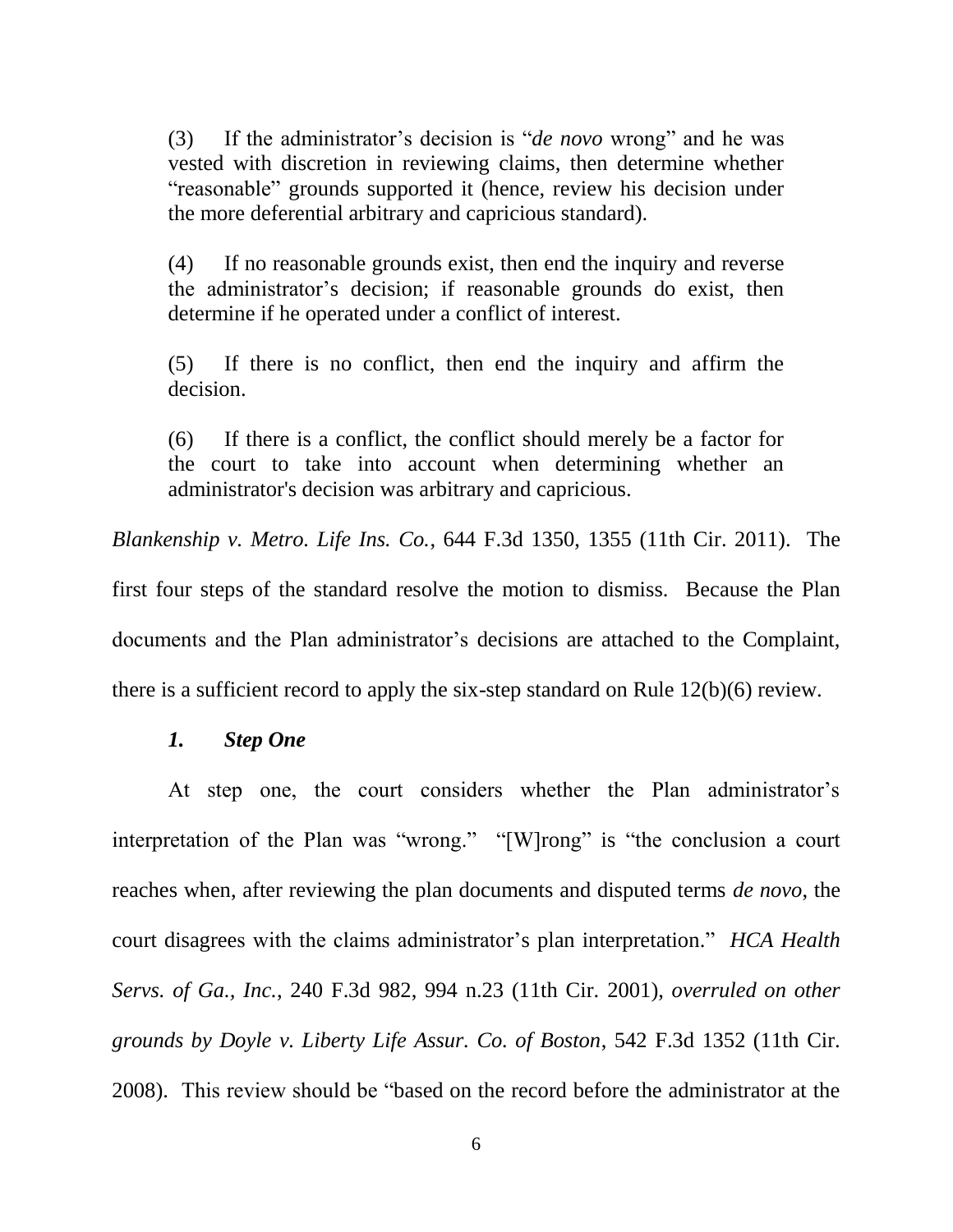time its decision was made." *Glazer v. Reliance Standard Life Ins. Co.*, 524 F.3d 1241, 1246 (11th Cir. 2008).

The Recommendation found that the Complaint "does not contain even conclusory allegations that the decision was '*d[e] novo* wrong.'" (Doc. # 34, at 15–16.) The court disagrees and finds that the Complaint and attached documents contain sufficient predicate facts to support an allegation that the Plan administrator's decision was "*de novo* wrong."

Plaintiffs rely on § 8.3 of the Plan for their §  $1132(a)(1)(B)$  claim. Section 8.3 of the Plan uses the imperative command "shall" three times when defining an eligible participant's right to diversify a percentage of his or her investments in the Plan. First, the Plan provides that "[e]ach Eligible Participant *shall*, during any Qualified Election period, be permitted to diversify the investment of a portion of his Employer Contribution Account in accordance with the provisions of this Section 8.3." Second, the Plan spells out that an "Eligible Participant electing to diversify his Account *shall* direct the Plan Administrator to distribute (or transfer to an Individual Retirement Account or another qualified retirement plan) shares of Company Stock, rounded to the nearest whole share, equal to that portion of the Participant's Employer Contribution Account that is covered by the election." Third, the Plan directs that "[s]uch transfer or distribution *shall* be made no later than ninety (90) days after the last day of the Qualified Election Period during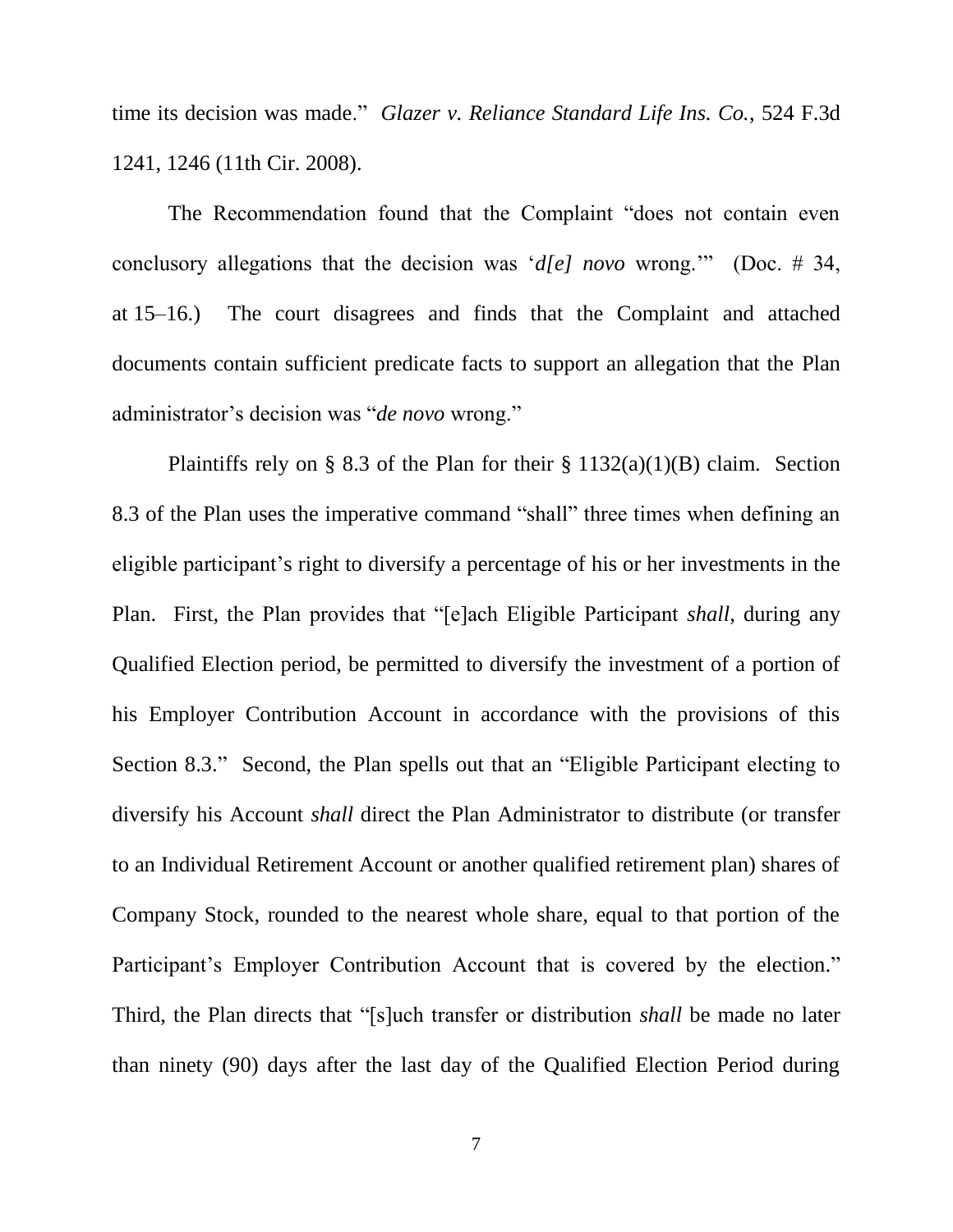which such participant directed such investment." (Plan, Art. VIII,  $\delta$  8.3 (emphases added).)

Section 8.3 is couched in mandatory terms that are unambiguous and leave the Plan administrator no option but to implement a proper election to diversify investments. Plaintiffs allege that they made just such a proper election, and the Plan administrator's decision reciting the reasons for rejecting Plaintiffs' elections does not question the validity of those elections. More specifically, Plaintiffs allege that, in April 2009, they exercised the "right to diversify" their investments under § 8.3, that their elections complied with the strictures of § 8.3, and that, therefore, the Plan administrator had a contractual duty to "diversify a portion o[f] [their] account" within ninety days of their election but refused to do so. (Compl. ¶¶ 15–20; *see also* ESOP Investment Diversification Notices, which Plaintiffs completed to invoke the Plan's provisions governing participants' rights concerning the diversification of their investments.) In short, Plaintiffs argue that, because their elections to diversify their investments satisfied the requirements of § 8.3, the Plan administrator's decision to reject each Plaintiff's election was wrong based upon the mandates of § 8.3.

The foregoing facts, which are gleaned from the Complaint's allegations and the exhibits attached to the Complaint, plead enough to demonstrate, for purposes of defeating the motion to dismiss, that the Plan required an election period to permit participants to diversify a percentage of their investments, that Plaintiffs (as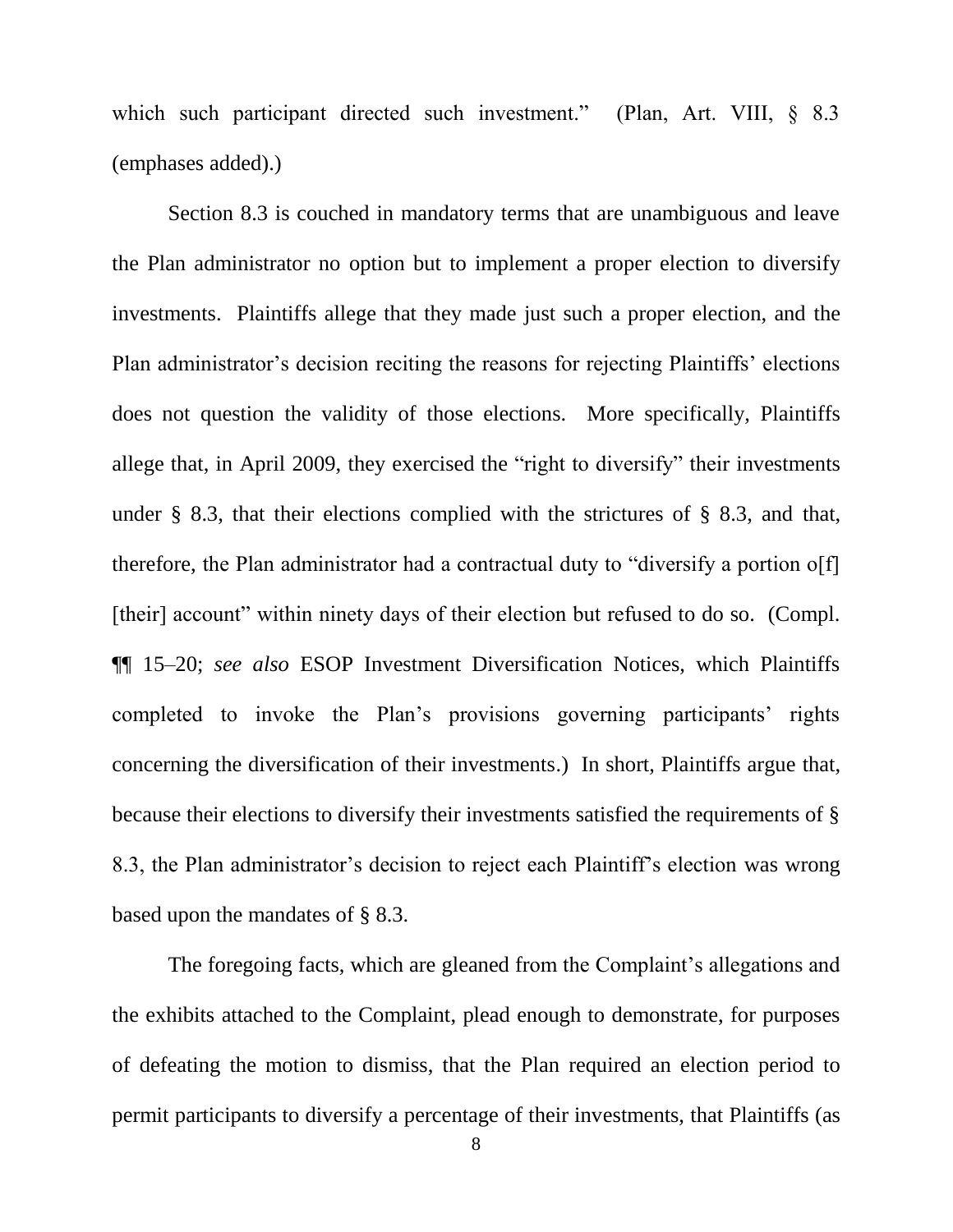eligible participants) properly made an election, and that the Plan administrator wrongly failed to diversify their investments in the manner they elected. *See generally Iqbal*, 556 U.S. at 678 (explaining that to survive Rule 12(b)(6) scrutiny, "a complaint must contain sufficient factual matter, accepted as true, to 'state a claim to relief that is plausible on its face.'" (quoting *Twombly*, 550 U.S. at 570)). It is not fatal to Plaintiffs' claim that the Complaint omits the phrase "*de novo* wrong."

# *2. Step Two*

"Denial of benefits under an ERISA plan that gives the plan administrator discretionary authority to determine eligibility for benefits or to construe the terms of the plan is reviewed by the district court for abuse of that discretion." *Shannon v. Jack Eckerd Corp.*, 113 F.3d 208, 210 (11th Cir. 1997) (citing *Firestone Tire & Rubber Co. v. Bruch*, 489 U.S. 101, 112–13 (1989)); *see also Blankenship*, 644 F.3d at 1355 n.5 ("In ERISA cases, the phrases 'arbitrary and capricious' and 'abuse of discretion' are used interchangeably."). The Eleventh Circuit has provided parameters as to the type of language that is necessary to imbue the Plan administrator with the requisite discretion.

An administrator's decision will be subject to the arbitrary-and-capricious standard of review where the plan provides that the administrator "shall have discretionary authority to 1) interpret policy provisions, 2) make decisions regarding eligibility for coverage and benefits, and 3) resolve factual questions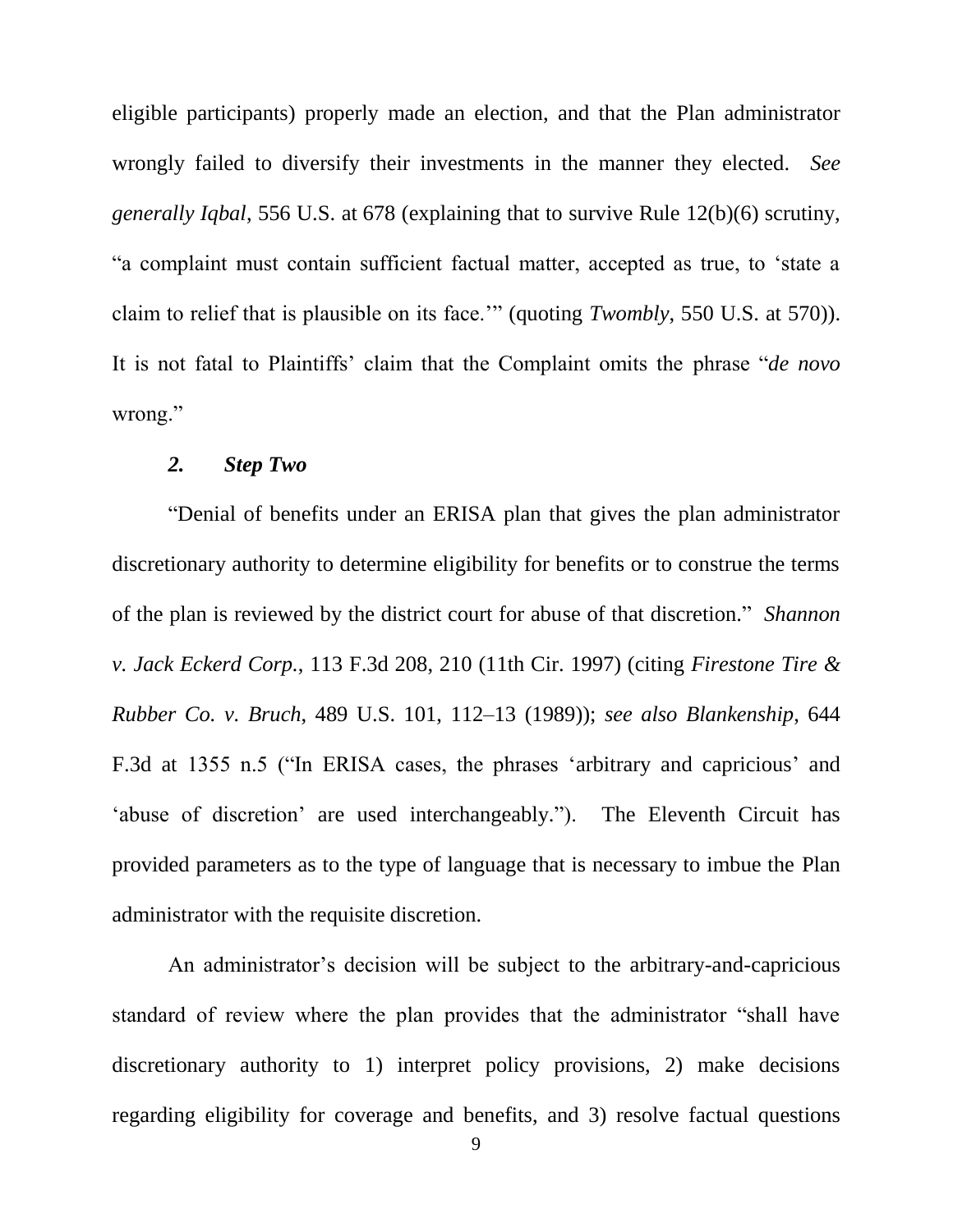relating to coverage benefits." *HCA Health Servs. of Ga., Inc.*, 240 F.3d at 995. The Eleventh Circuit also has found similar plan language that gave the administrators "full and exclusive authority to determine all questions of coverage and eligibility," as well as "full power to construe the provisions of [the] Trust" conferred the requisite discretionary authority on the plan administrator. *Guy v. Se. Iron Workers' Welfare Fund*, 877 F.2d 37, 38–39 (11th Cir. 1989).

Section 7.3 provides that the Plan administrator "shall have the sole and exclusive discretionary power to construe and interpret the Plan, and to determine all questions that may arise thereunder . . . , including the amount of benefits to which any Participant or beneficiary may become entitled hereunder . . . ." (Plan, Art. VII, § 7.3.) The Recommendation appropriately relies on § 7.3 for its finding that the Plan administrator was vested with "discretionary authority to review claims." (Doc. # 34, at 18.) Accordingly, because 7.3 gives full discretion and authority to the Plan administrator to determine eligibility for benefits and to construe and interpret all terms and provisions of the Plan, the court finds that arbitrary-and-capricious review applies.

Plaintiffs argue, however, that the Plan administrator had *no discretion* under the mandatory terms of § 8.3 to refuse to diversify their investments upon their proper election and that, therefore, the inquiry under the six-step standard should end at step two. *See Blankenship*, 644 F.3d at 1355 ("(2) If the administrator's decision in fact is '*de novo* wrong,' then determine whether he was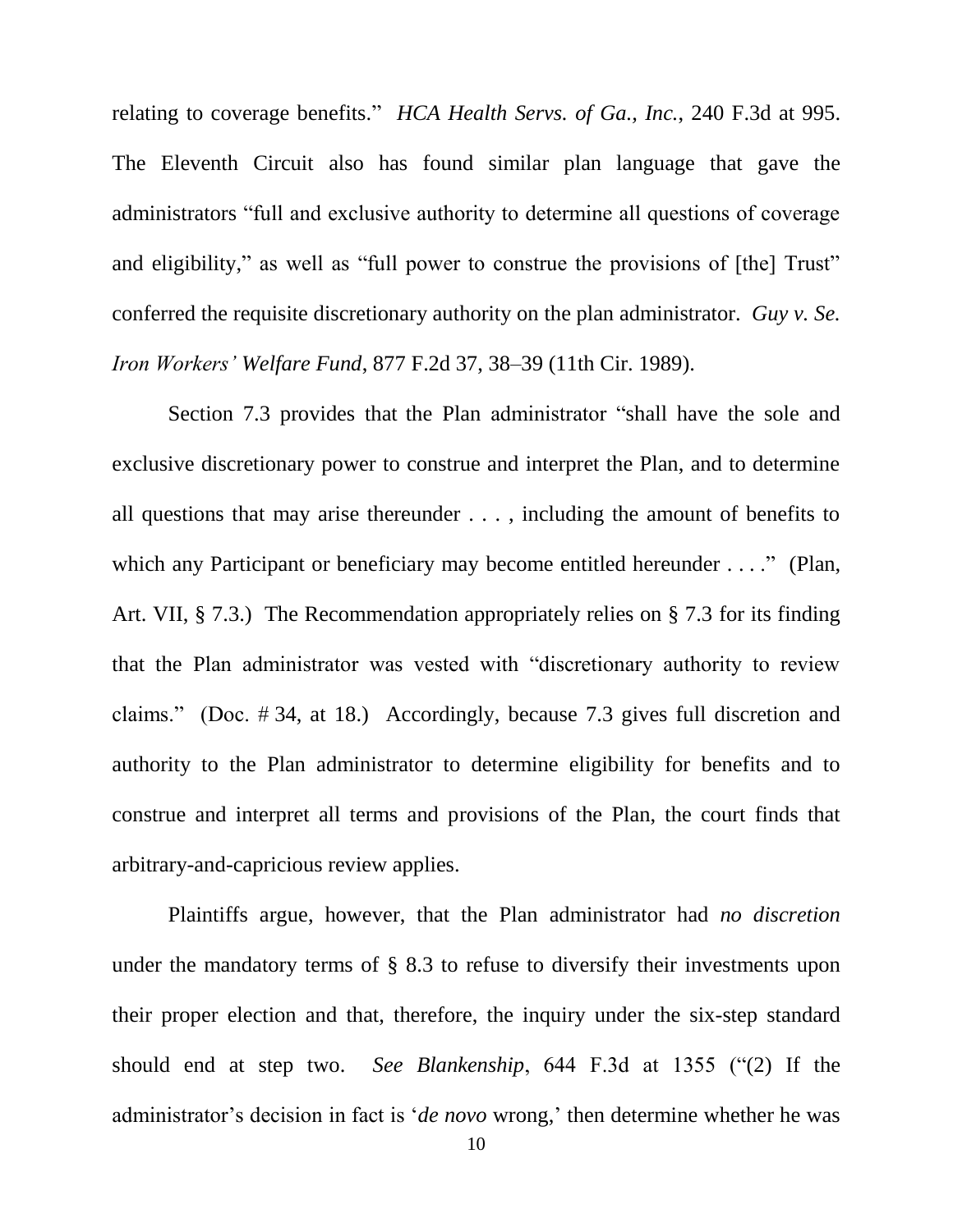vested with discretion in reviewing claims; if not, end judicial inquiry and reverse the decision."). The argument is not without curb appeal, as  $\S 8.3$ 's terms, once satisfied, are compulsory on the Plan administrator. But the court is reluctant to deny Defendants review under the deferential arbitrary-and-capricious standard when the Plan affords broad discretion overall to the Plan administrator. There are instances, for example, where the Plan administrator's discretion to interpret policy provisions appropriately could come into play even in light of the mandatory language in § 8.3. For example, the Plan administrator would have discretion to determine whether a Plan participant is eligible to make an election under § 8.3. *Cf. Hess v. Reg-Ellen Mach. Tool Corp.*, 423 F.3d 653, 660 (7th Cir. 2005) (recognizing the fiduciary's discretion to deny the plaintiffs' request under a similar plan provision that gave a qualifying participant the right to diversify his or her benefits where the plaintiffs had not attained the age of fifty-five as required to make an election). Hence, the court turns to whether the Plan administrator's decisions were arbitrary and capricious.

# *3. Step Three*

In step three, the court must decide whether the Plan administrator's resolution of Plaintiffs' claims was "arbitrary and capricious" or "an abuse of discretion." *Wilson v. Walgreen Income Prot. Plan for Pharmacists & Registered Nurses, Walgreen Co.*, 942 F. Supp. 2d 1213, 1246 (M.D. Fla. 2013). Although under this standard the Plan administrator's interpretation of the Plan is entitled to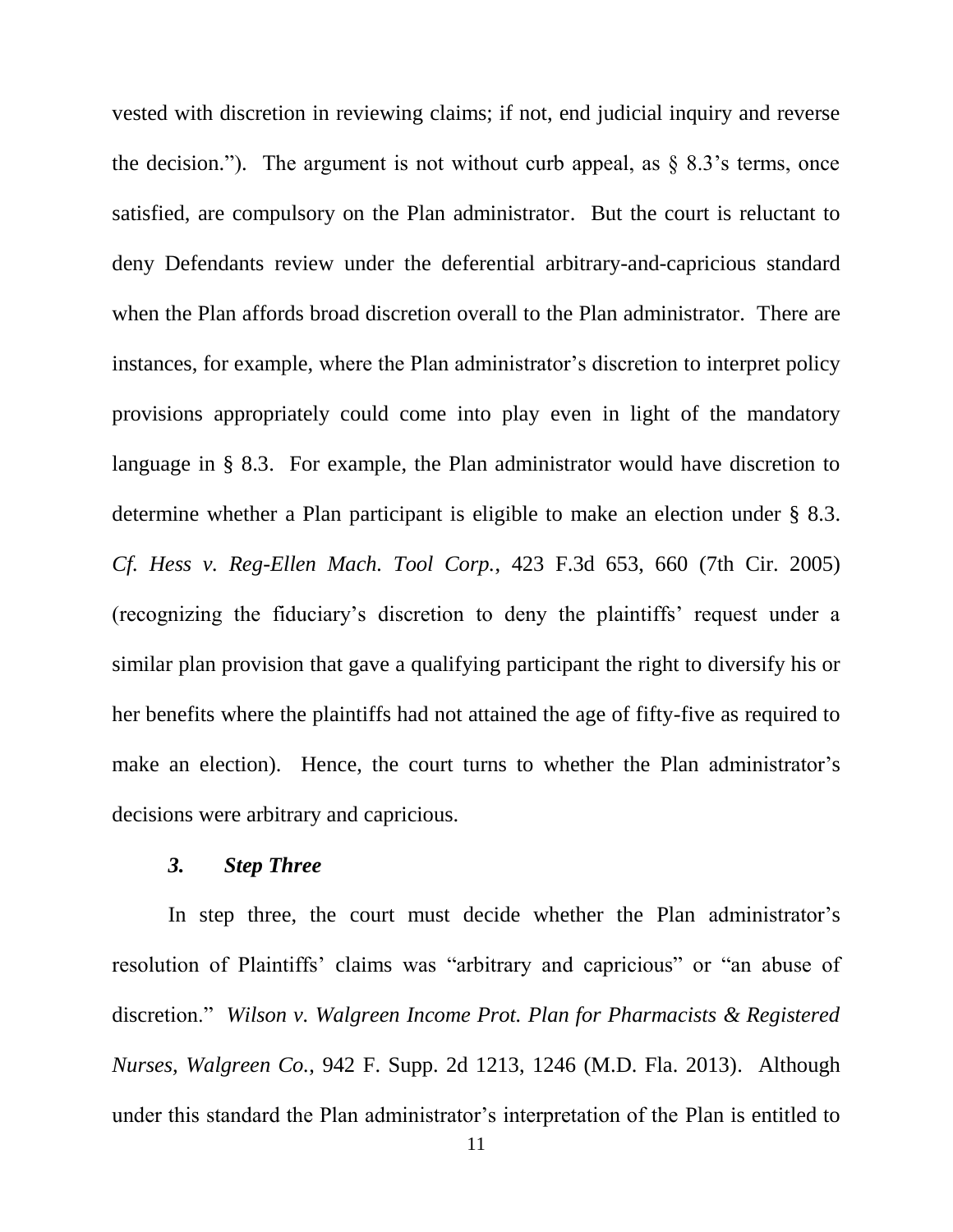a high level of deference, the standard is not toothless. "[A] deferential standard of review does not mean that the plan administrator will prevail on the merits." *Conkright v. Frommert*, 559 U.S. 506, 521 (2010). If "no reasonable basis exists for the decision," then the decision is arbitrary and capricious and cannot stand. *Shannon*, 113 F.3d at 210. A plan administrator acts arbitrarily and capriciously, for example, when he or she "construe[s] provisions of a plan in a way that clearly conflicts with the plain language of the Plan" or that "renders nugatory other provisions of the Plan." *Tapley v. Locals 302 & 612 of the Int'l Union of Operating Eng'r-Emp'rs Constr. Indus. Ret. Plan*, 728 F.3d 1134, 1139 (9th Cir. 2013) (internal citations, brackets, and quotation marks omitted). Moreover, generally, "[r]eview of the plan administrator's denial of benefits is limited to consideration of the material available to the administrator at the time it made its decision." *Blankenship*, 644 F.3d at 1354.

The Recommendation finds that the Plan administrator offered two reasons for denying Plaintiffs' elections to diversify their investments and that these reasons, "each separately and alternatively, form a reasonable basis for the decision" of the Plan administrator to refuse to honor Plaintiffs' requests to diversify their investments. (Doc. # 34, at 20.) Each reason is discussed in turn and is rejected as an abuse of the Plan administrator's discretion.

The first reason the Recommendation points to is the Plan administrator's decision that, in April 2009, based upon the plummeting value of Bankshares's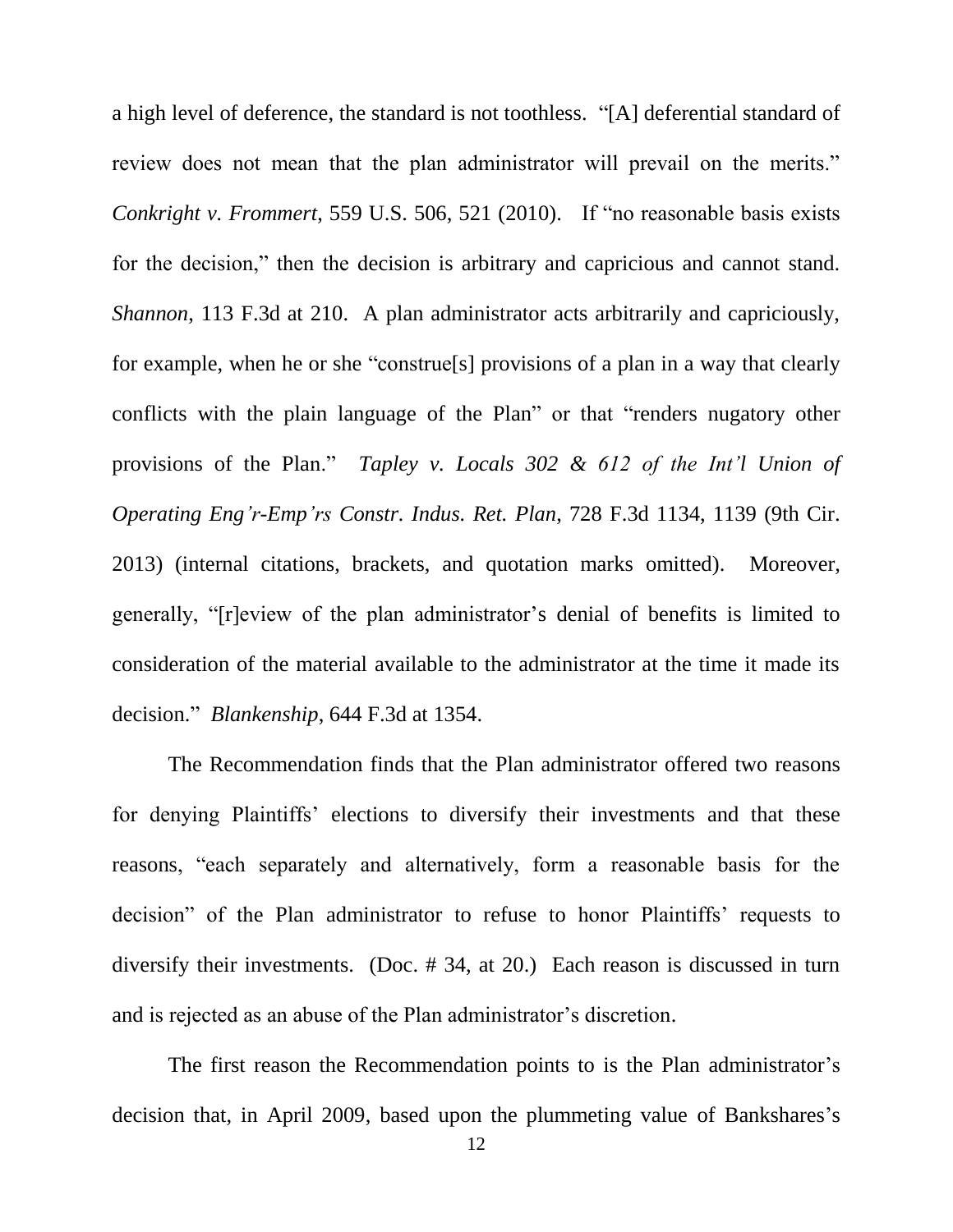stock, honoring Plaintiffs' diversification requests would have had a detrimental effect on Plan participants as a whole. (*See* Doc. # 34, at 19–20 ("Bankshares had a fiduciary responsibility to act for the benefit of all participants and it could not honor the plaintiffs' April 2009 diversification elections to the detriment of other Plan participants.").) It is true that the Plan administrator has an overarching duty to discharge its duties "solely in the interest of the Participants" (Plan, Art. VIII, § 8.4), but neither the Plan administrator nor Defendants have cited any authority or Plan provision that gives the Plan administrator the option to override mandatory Plan terms when the Plan administrator believes that doing so would protect the greater good of Plan participants.

More specifically, the Plan administrator does not point to any provision in the Plan that permitted it to make an exception to an eligible participant's right under § 8.3 to make an election to diversify investments when, as the Plan administrator says, the value of the company's stock had "dramatically declined in value." (Doc. # 34, at 8.) To the contrary, the Plan expressly provides that the "Plan Administrator *shall have no power* to add to, subtract from or modify any of the terms of the Plan, or to change or add to any benefits provided by the Plan, or to waive or fail to apply any requirements of eligibility for a benefit under the Plan." (Plan, Art. VII, § 7.3 (emphasis added).) As has been explained, the Plan spells out clearly that the Plan administrator has a contractual obligation to abide by an eligible participant's proper election under § 8.3 to diversify his or her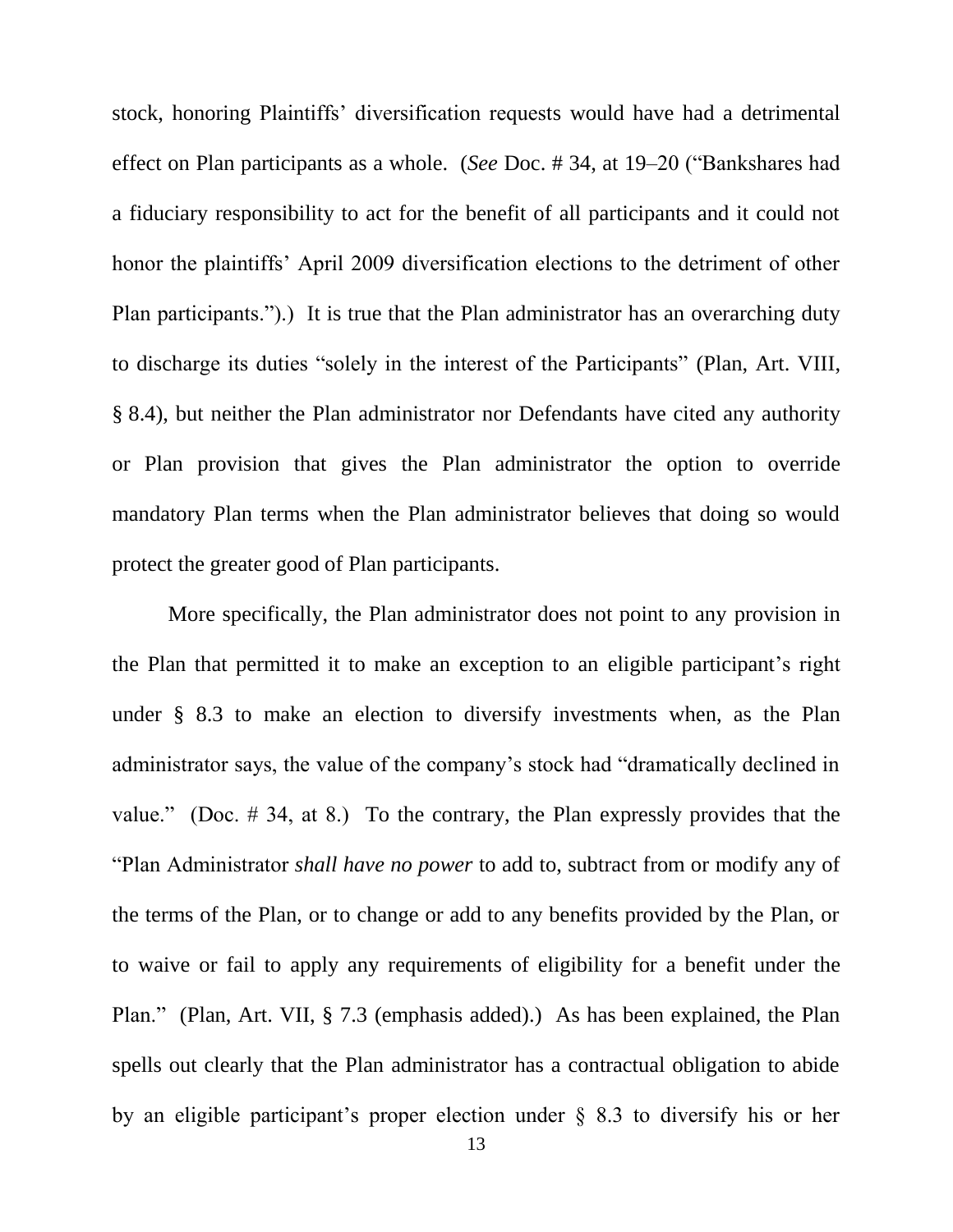investments. If the Plan administrator could supersede the mandatory provisions of § 8.3 and deny an eligible participant's right to diversify his or her investments, that action, in effect, would constitute an amendment of the Plan in contravention of § 7.3. On the Rule 12(b)(6) documents and briefing, Plaintiffs have made a plausible showing that the Plan administrator's interpretation of the Plan is inconsistent with the plain language of § 8.3, and, therefore, that the Plan administrator's interpretation does not provide a reasonable basis for the Plan Administrator's denial of Plaintiffs' rights to diversify their investments.<sup>6</sup>

The second reason the Recommendation relies upon is the Plan administrator's conclusion that Plaintiffs "ultimately elected for their shares to remain invested in the Plan." (Doc. # 34, at 20.) In the Plan administrator's words, each Plaintiff, in November 2009, "revoked his [or her] April 2009 Diversification Request and rendered it null and void. There is no outstanding diversification request by" either Plaintiff. (Doc. # 1-10, at 6; Doc. # 1-11, at 6.) The November 2009 revocations post-date the Plan administrator's contractual

 $\overline{a}$ 

<sup>&</sup>lt;sup>6</sup> The Plan administrator also references Bankshares's decision, apparently made at an October 2009 board meeting, to suspend the Plan's contractual obligations to honor diversification requests based upon the dramatic decline in the value of its stock. (*See, e.g.*, Decision on Dave Bryant's Claim for Benefits, at 5 (Doc. # 1-10).) But again the Plan administrator does not cite any Plan provision that permits the suspension, and Defendants' briefing on the motion to dismiss does not fill that gap. In any event, the October 2009 suspension decision occurred subsequent to the June 30, 2009 deadline for the Plan administrator to implement Plaintiffs' diversification requests, and the briefing on the motion to dismiss does not attempt to explain how the October 2009 decision can supply the reason for why, months earlier, the Plan administrator refused to honor Plaintiffs' diversification requests. *See Blankenship*, 644 F.3d at 1354 (Generally, "[r]eview of the plan administrator's denial of benefits is limited to consideration of the material available to the administrator at the time it made its decision.").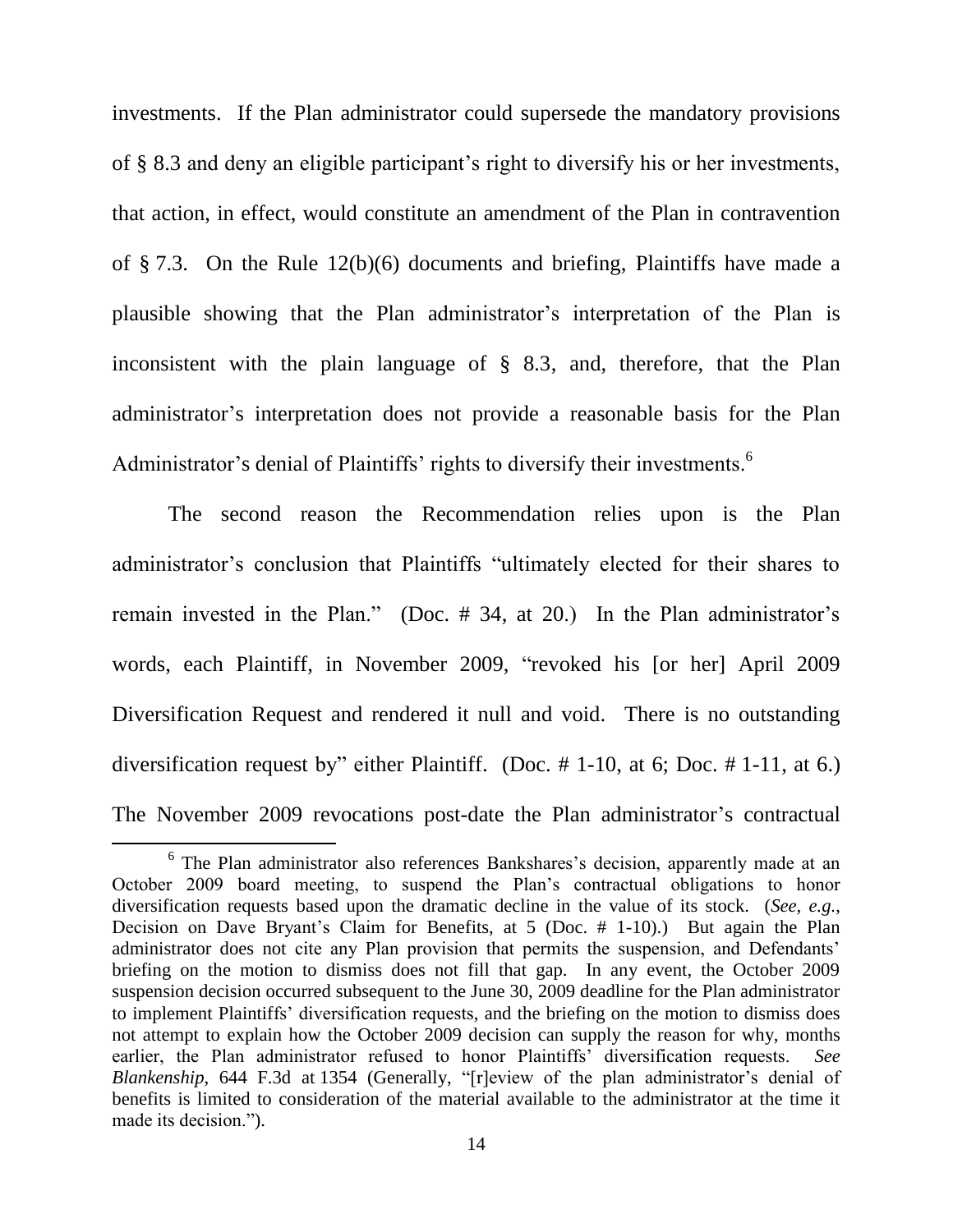deadline for implementing Plaintiffs' prior April 2009 diversification requests and, thus, regardless of the validity of the revocations, were not "material available to the administrator at the time it made its decision." *Blankenship*, 644 F.3d at 1354. Defendants have provided no authority or reasoned explanation that justifies the Plan administrator's post-hoc reliance on the November 2009 revocations as supplying the reason for the Plan administrator's rejection of the April 2009 diversification requests.

In sum, Plaintiffs plausibly allege that no reasonable basis exists for the Plan administrator's refusal to honor Plaintiffs' April 2009 diversification requests. The factual content gathered from the Complaint and its attachments permits the reasonable inference that the Plan administrator applied § 8.3 in a manner that "clearly conflicts with [the Plan's] plain language" and that "render[s] nugatory" those provisions that prohibit a plan administrator from modifying the terms of the Plan. *Tapley*, 728 F.3d at 1139. Moreover, the Plan administrator's decision that Plaintiffs revoked their diversification requests in November 2009 is not based upon material that was before the Plan administrator at the time it denied Plaintiffs' April 2009 diversification requests. The analysis proceeds to step four.

### *4. Step Four*

Because the Complaint and attached documents plausibly support the conclusion that no reasonable grounds exist for the Plan administrator's decision to deny Plaintiffs' requests to diversify their investments, the inquiry ends. In other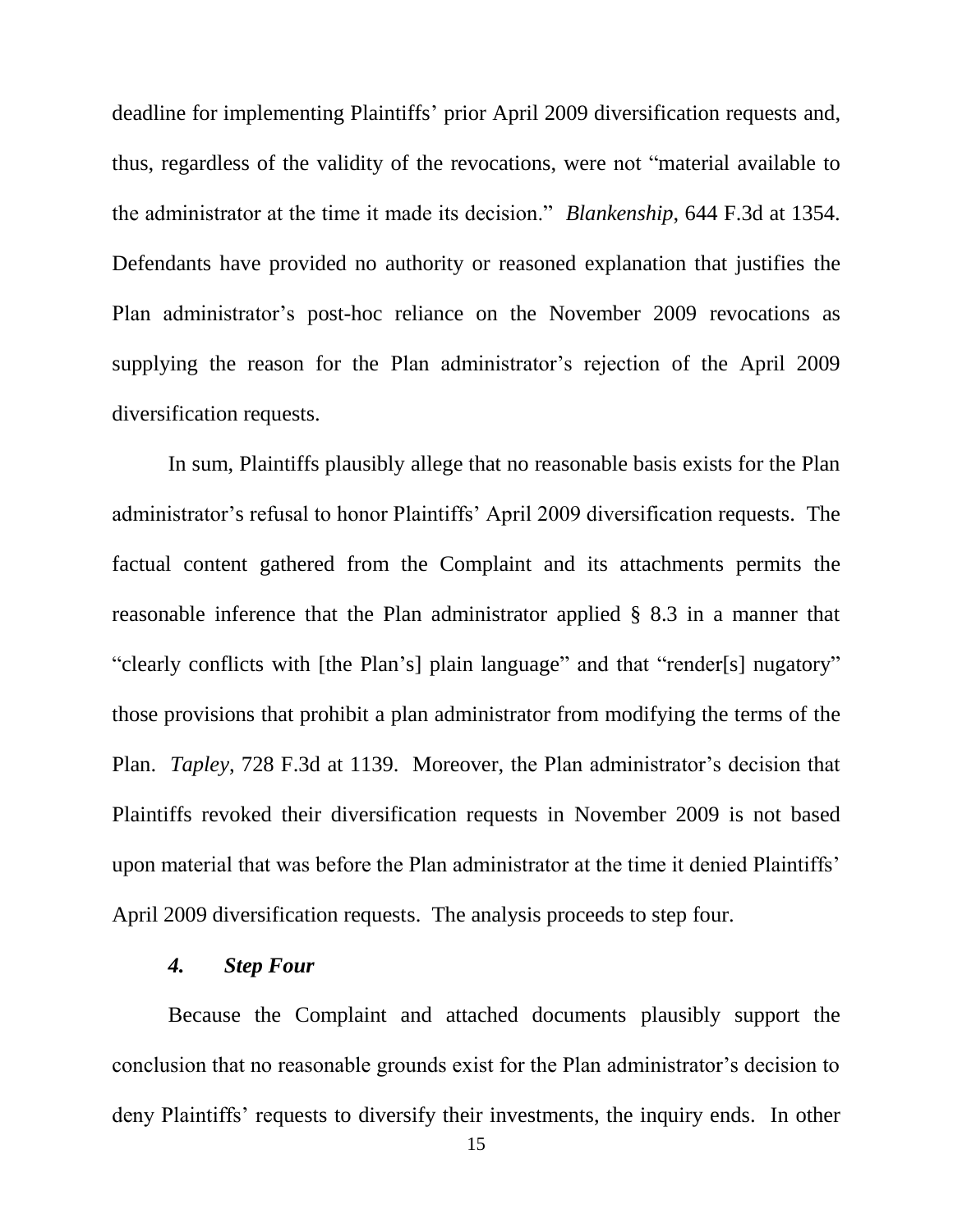words, there are plausible allegations to support the reversal of the Plan administrator's decision. *See Blankenship*, 644 F.3d at 1355 ("If no reasonable grounds exist, then end the inquiry and reverse the administrator's decision.").

### *5. Summary*

Based upon the record at present, the Complaint's allegations and attachments are sufficient to survive the judicially deferential arbitrary-andcapricious standard of review. Plaintiffs have made a sufficient demonstration that the Plan administrator's decision is both *de novo* wrong and arbitrary and capricious. It may be that other documents or arguments not presented during Rule 12(b)(6) review support a contrary conclusion, but for now Count One goes forward. Defendants' motion to dismiss Count One is due to be denied.

### **B. Counts Two and Three**

The Magistrate Judge recommends that Defendants' motion to dismiss be denied as to Counts Two and Three. The court carefully has reviewed Defendants' objections to that conclusion and finds that the Recommendation is correct. Accordingly, the Recommendation is due to be adopted as to Counts Two and Three, and Defendants' motion to dismiss Counts Two and Three is due to be denied.

#### **V. CONCLUSION**

For these reasons, in a prior Order, the Recommendation was adopted in part and rejected in part. It is further ORDERED as follows: